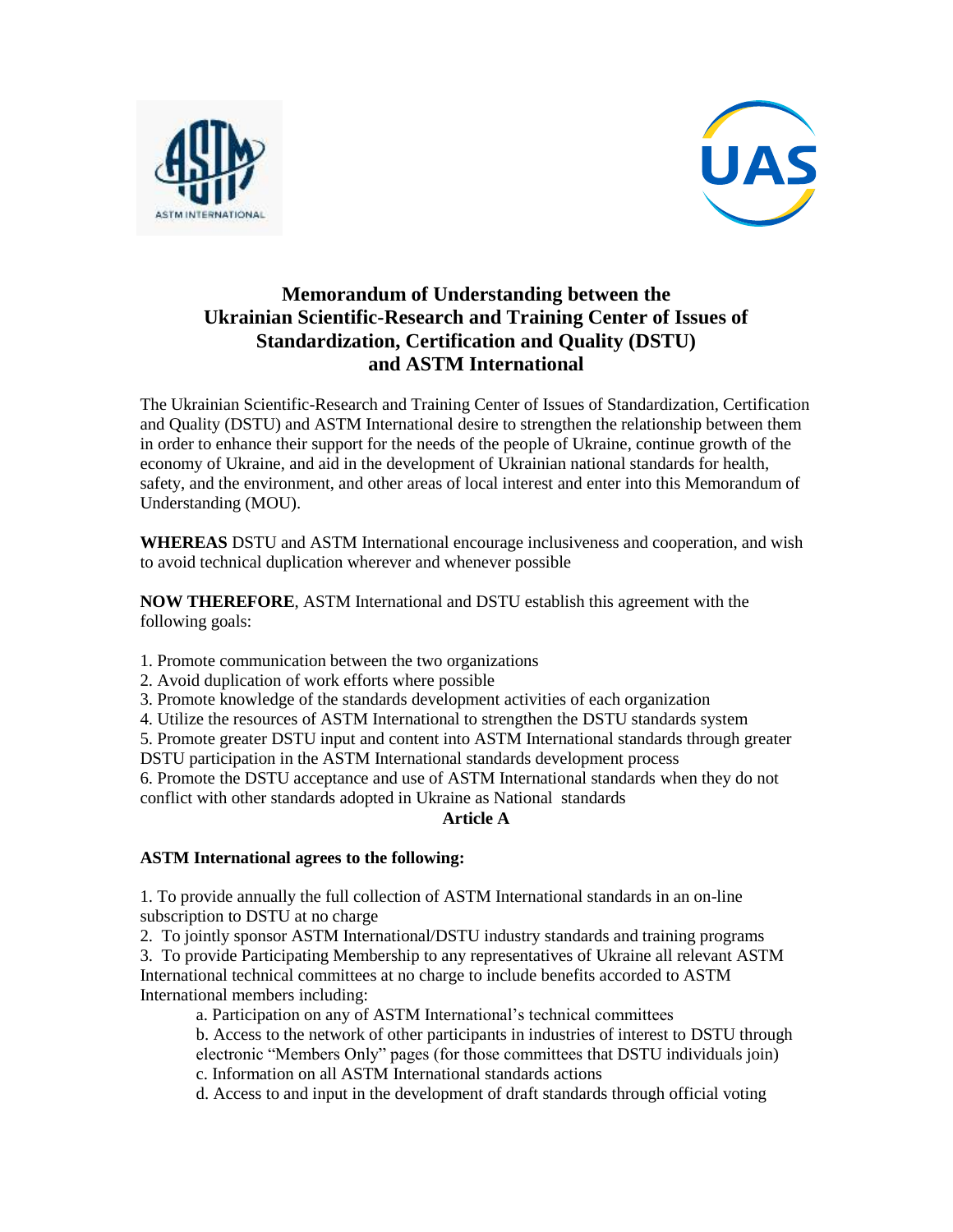e. Greater access to current information affecting specific industries by attendance at standards development meetings, symposia, and workshops

f. Involvement in planning and conducting meetings, including electronic venues

g. Annual subscription to ASTM International's bi-monthly magazine *Standardization News*

h. Reduced symposia/workshop registration fees

#### **Article B**

#### **DSTU agrees to the following:**

1. To provide all users at the DSTU Information Center with access to information about current ASTM International standards through an electronic link to ASTM International's web site [\(www.astm.org\)](http://www.astm.org/) using ASTM's logo on the first page of the website

2. To identify and link specific Ukrainian industry leaders/stakeholders/technical experts with ASTM International technical committees and help promote direct active participation therein (participation can be accomplished through internet access) through review of and comment on ASTM International draft standards to ensure that the standards meet the needs of Ukrainian industry

3. To seek and recruit partners for the delivery and implementation of related ASTM International initiatives (e.g. Interlaboratory Cross-Check (quality control) Programs, Technical and Professional Training Program)

4. To promote the relevance of ASTM International standards, where appropriate to Ukrainian regulatory needs and incorporate ASTM International standards by reference, where possible 5. To send an annual report to ASTM International on its involvement in ASTM standardization activities

### **Article C**

ASTM International and DSTU agree that DSTU will utilize ASTM International standards where possible in Ukrainian National Standards, with suitable recognition given to ASTM International's copyright, and that DSTU will adopt ASTM International standards, where possible, as the basis of Ukrainian National Standards, as permitted below.

In consideration for the promises and agreements set forth in this MOU, ASTM International grants DSTU the limited, non-exclusive and royalty-free license to adopt and designate ASTM standards as DSTU national standards under the following terms and conditions:

# 1. **Translations and Adoptions**:

DSTU shall translate ASTM Standards, without change, and then adopt the translations as DSTU National Standards within its territory as follows:

a. DSTU shall provide ASTM International written notice of the ASTM Standards it will translate and adopt

b. DSTU acknowledges and agrees that all copyrights and other rights in the ASTM Standards (and any future revisions) are the sole property of ASTM International and subject to applicable U.S. and International copyright laws

c. DSTU shall publish its translations (derivative works) and subsequent adoptions of ASTM Standards ("DSTU Translations") without, as much as possible, change to the original and agrees to maintain the integrity of ASTM Standards

d. DSTU agrees not to assign or transfer any rights it may have in the DSTU Translations, and agrees not to submit or provide ASTM standards or DSTU Translations to any other standards body(s) or organizations (whether national, international or other) for use, review or approval, without the prior written consent of ASTM International's President